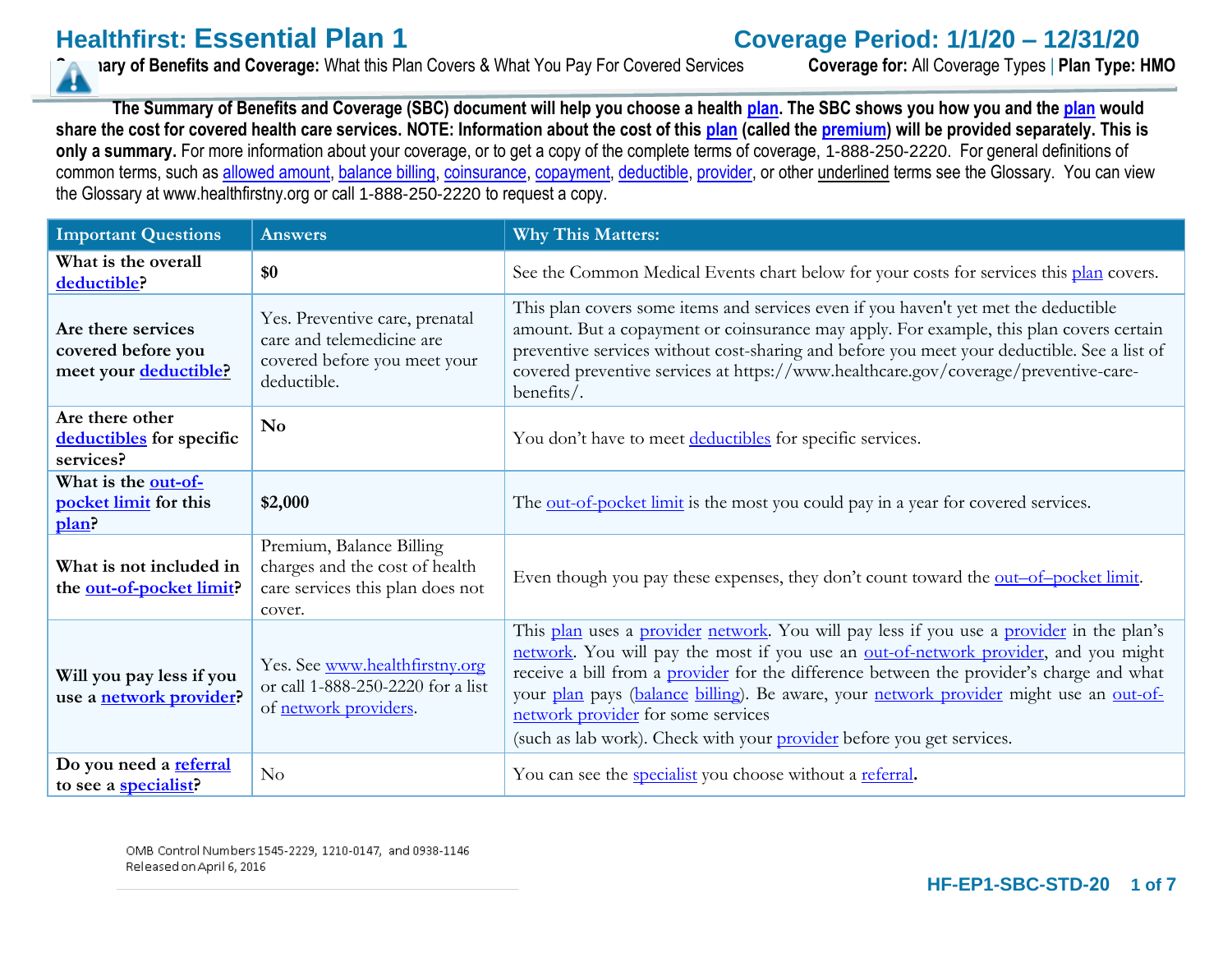**Healthfirst: Essential Plan 1**<br> **Coverage Period: 1/1/20 – 12/31/20**<br> **Summary of Benefits and Coverage:** What this Plan Covers & What You Pay For Covered Services Coverage for: All Coverage Types | Plan Type: HMO **Summary of Benefits and Coverage: What this Plan Covers & What You Pay For Covered Services** 

|                                                                                                                                                                          |                                                     |                                                                                                                                         | <b>What You Will Pay</b>                                     | Limitations, Exceptions, & Other<br><b>Important Information</b>                                            |  |
|--------------------------------------------------------------------------------------------------------------------------------------------------------------------------|-----------------------------------------------------|-----------------------------------------------------------------------------------------------------------------------------------------|--------------------------------------------------------------|-------------------------------------------------------------------------------------------------------------|--|
| Common<br><b>Medical Event</b>                                                                                                                                           | <b>Services You May Need</b>                        | <b>Network Provider</b><br>(You will pay the<br>least)                                                                                  | <b>Out-of-Network</b><br>Provider<br>(You will pay the most) |                                                                                                             |  |
| If you visit a health<br>care provider's office<br>or clinic                                                                                                             | Primary care visit to treat an<br>injury or illness | \$15 co-pay                                                                                                                             | Not Covered                                                  |                                                                                                             |  |
|                                                                                                                                                                          | Specialist visit                                    | $$25$ co-pay                                                                                                                            | Not Covered                                                  |                                                                                                             |  |
|                                                                                                                                                                          | Preventive care/screening/<br>immunization          | No Charge                                                                                                                               | Not Covered                                                  |                                                                                                             |  |
| If you have a test                                                                                                                                                       | Diagnostic test (x-ray, blood<br>work)              | \$15 co-pay per visit<br>when performed in a<br>PCP's office or \$25<br>co-pay per visit when<br>performed in an<br>outpatient facility | Not Covered                                                  | Preauthorization Required                                                                                   |  |
|                                                                                                                                                                          | Imaging (CT/PET scans,<br>MRI <sub>s</sub> )        | \$25 co-pay                                                                                                                             | Not Covered                                                  | Preauthorization Required                                                                                   |  |
| If you need drugs to<br>treat your illness or<br>condition<br>More information<br>about <b>prescription</b><br>drug coverage is<br>available at<br>www.healthfirstny.org | Generic drugs                                       | $6$ co-pay/30 day<br>prescription (retail)<br>and $$15 co-pay/90$<br>day prescription (mail<br>order)                                   | Not Covered                                                  | Covers up to a 30-day supply (retail<br>prescription) or up to a 90-day supply (mail<br>order prescription) |  |
|                                                                                                                                                                          | Preferred brand drugs                               | $$15 co-pay/30 day$<br>prescription (retail)<br>and $$38$ co-pay/90<br>day prescription (mail<br>order)                                 | Not Covered                                                  | Covers up to a 30-day supply (retail<br>prescription) or up to a 90-day supply (mail<br>order prescription) |  |
|                                                                                                                                                                          | Non-preferred brand drugs                           | $$30$ co-pay/30 day<br>prescription (retail)<br>and $$75 co-pay/90$<br>day prescription (mail<br>order)                                 | Not Covered                                                  | Covers up to a 30-day supply (retail<br>prescription) or up to a 90-day supply (mail<br>order prescription) |  |
|                                                                                                                                                                          | <b>Specialty drugs</b>                              | \$30 co-pay/30 day<br>prescription (retail)<br>and $$75 co-pay/90$                                                                      | Not Covered                                                  | Covers up to a 30-day supply (retail<br>prescription) or up to a 90-day supply (mail<br>order prescription) |  |

**HF-EP1-SBC-STD-20**

\* For more information about limitations and exceptions, see the plan or policy document at [www.healthfirstny.org](http://www.healthfirstny.org/)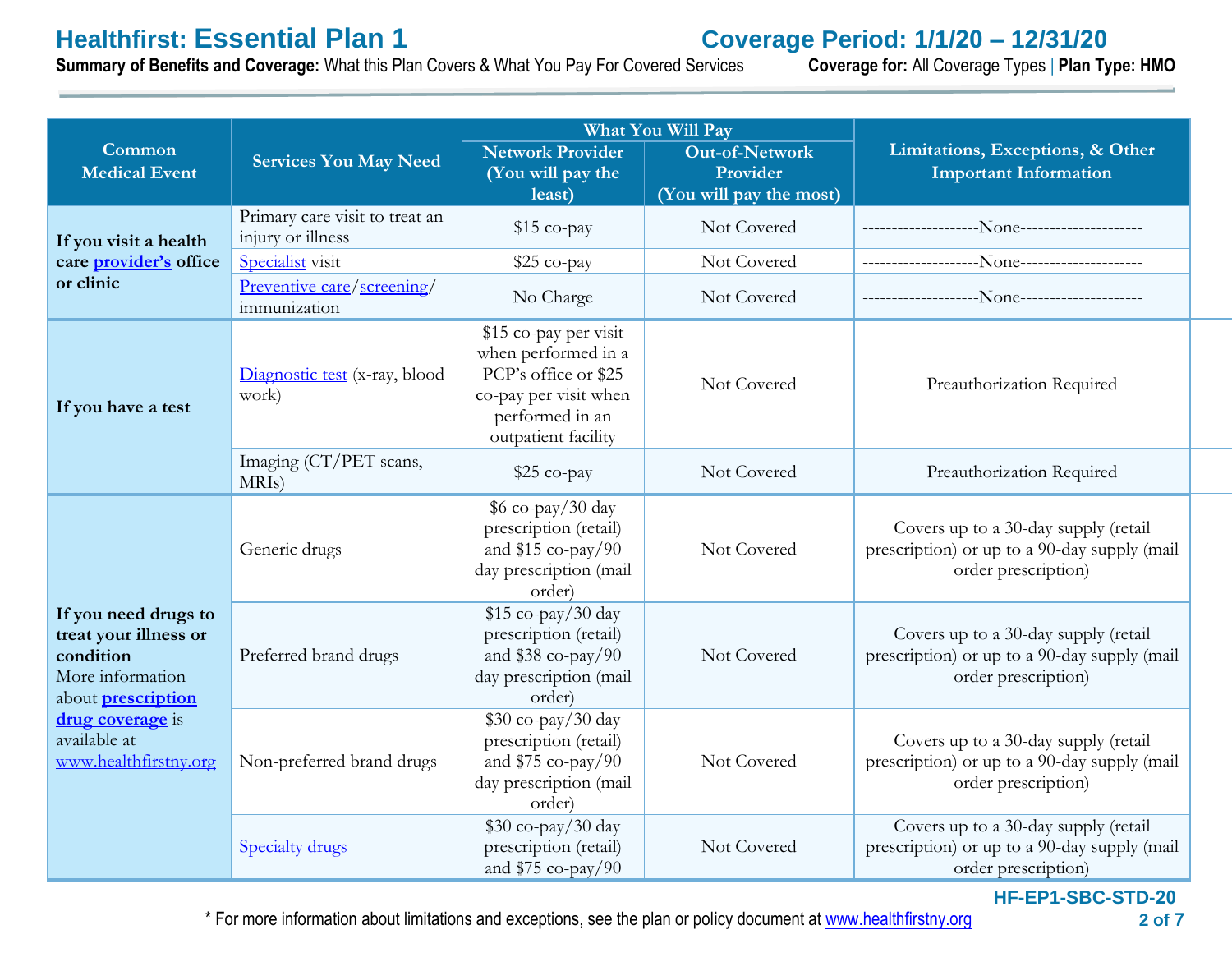**Healthfirst: Essential Plan 1**<br> **Summary of Benefits and Coverage:** What this Plan Covers & What You Pay For Covered Services Coverage for: All Coverage Types | Plan Type: HMO **Summary of Benefits and Coverage: What this Plan Covers & What You Pay For Covered Services** 

|                                                                                    |                                                   | day prescription (mail<br>order) |                |                                                                                                                                                                         |
|------------------------------------------------------------------------------------|---------------------------------------------------|----------------------------------|----------------|-------------------------------------------------------------------------------------------------------------------------------------------------------------------------|
| If you have<br>outpatient surgery                                                  | Facility fee (e.g., ambulatory<br>surgery center) | $$50$ co-pay                     | Not Covered    | Preauthorization Required                                                                                                                                               |
|                                                                                    | Physician/surgeon fees                            | $$50$ co-pay                     | Not Covered    | Applies only to surgery performed in a<br>hospital outpatient facility setting, including<br>freestanding surgicenters, not to office<br>surgery.                       |
| If you need<br>immediate medical<br>attention                                      | <b>Emergency room care</b>                        | $$75$ co-pay                     | \$75 Copayment | Co-pay / Co-insurance waived if Hospital<br>admission                                                                                                                   |
|                                                                                    | <b>Emergency medical</b><br>transportation        | $$75$ co-pay                     | \$75 Copayment |                                                                                                                                                                         |
|                                                                                    | <b>Urgent</b> care                                | $$25$ co-pay                     | Not Covered    |                                                                                                                                                                         |
| If you have a<br>hospital stay                                                     | Facility fee (e.g., hospital<br>room)             | $$150$ co-pay per<br>Admission   | Not Covered    | Preauthorization Required. However,<br>Preauthorization is Not Required for<br><b>Emergency Admissions</b>                                                              |
|                                                                                    | Physician/surgeon fees                            | $$50$ co-pay                     | Not Covered    | Applies only to surgery performed in a<br>hospital inpatient or hospital outpatient<br>facility setting, including freestanding<br>surgicenters, not to office surgery. |
| If you need mental<br>health, behavioral<br>health, or substance<br>abuse services | Outpatient services                               | $$15$ co-pay                     | Not Covered    |                                                                                                                                                                         |
|                                                                                    | Inpatient services                                | $$150$ co-pay                    | Not Covered    | Preauthorization Required. However,<br>Preauthorization is Not Required for<br><b>Emergency Admissions</b>                                                              |
| If you are pregnant                                                                | Office visits                                     | Covered in Full                  | Not Covered    | If Care provided in accordance with the<br>comprehensive guidelines supported by<br><b>USPSTF</b> and HRSA                                                              |
|                                                                                    | Childbirth/delivery<br>professional services      | \$50 co-pay/visit                | Not Covered    | Preauthorization Required                                                                                                                                               |
|                                                                                    | Childbirth/delivery facility<br>services          | $$150$ co-<br>pay/admission      | Not Covered    | Preauthorization Required                                                                                                                                               |
| If you need help<br>recovering or have                                             | Home health care                                  | \$15 copay/visit                 | Not Covered    | Preauthorization Required. 40 visits per<br>plan year                                                                                                                   |

**HF-EP1-SBC-STD-20**

\* For more information about limitations and exceptions, see the plan or policy document at [www.healthfirstny.org](http://www.healthfirstny.org/)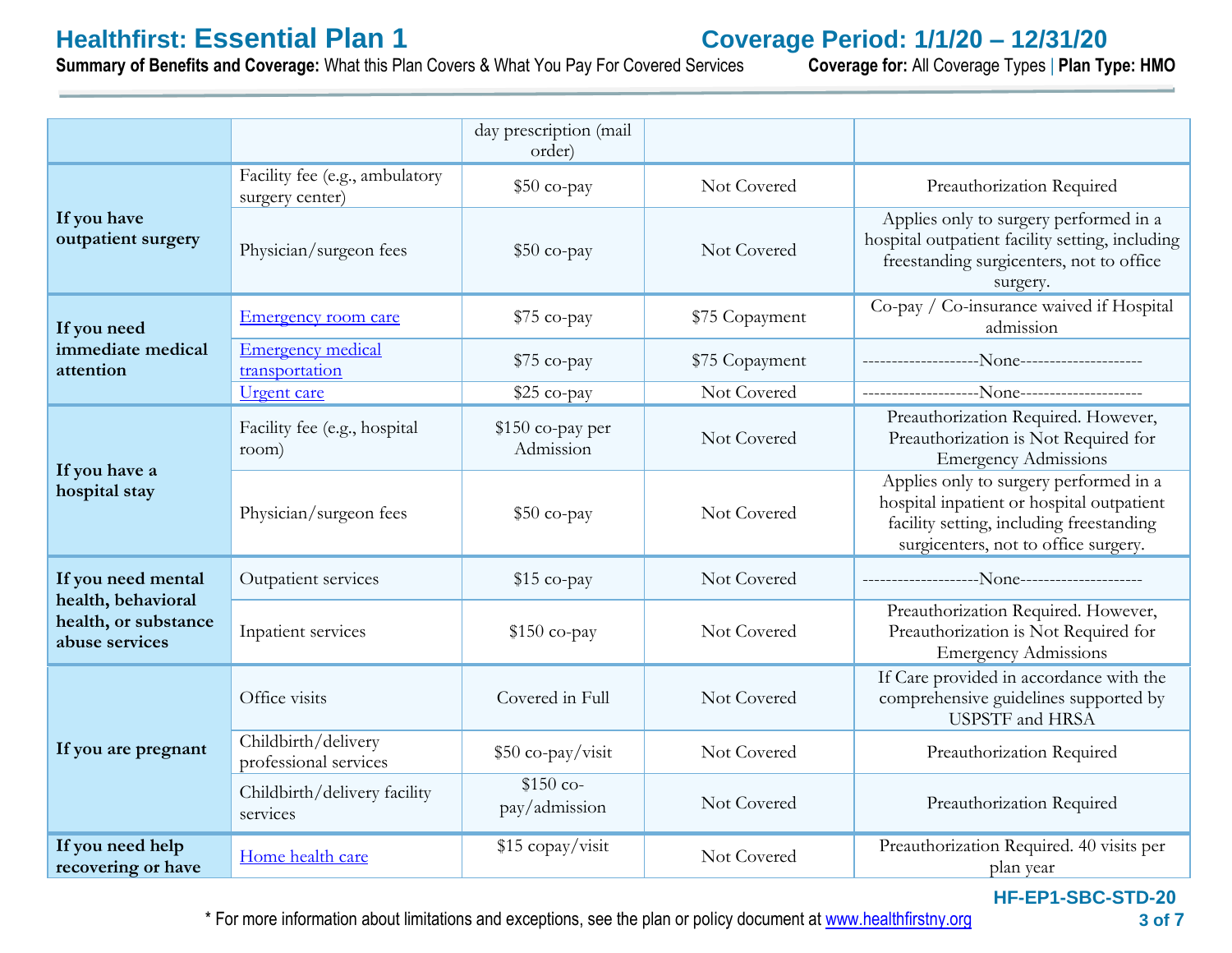**Healthfirst: Essential Plan 1**<br> **Summary of Benefits and Coverage:** What this Plan Covers & What You Pay For Covered Services Coverage for: All Coverage Types | Plan Type: HMO **Summary of Benefits and Coverage: What this Plan Covers & What You Pav For Covered Services** 

| other special health<br>needs | Rehabilitation services      | $$15$ copay/visit                                                                                | Not Covered | Preauthorization Required; 60 visits per<br>condition, per plan year combined therapies                                         |
|-------------------------------|------------------------------|--------------------------------------------------------------------------------------------------|-------------|---------------------------------------------------------------------------------------------------------------------------------|
|                               | <b>Habilitation services</b> | $$15$ copay/visit                                                                                | Not Covered | Preauthorization Required; 60 visits per<br>condition, per plan year combined therapies                                         |
|                               | <b>Skilled nursing care</b>  | $$150$ co-<br>pay/admission                                                                      | Not Covered | Preauthorization Required; 200 days per<br>plan year                                                                            |
|                               | Durable medical equipment    | 5% coinsurance                                                                                   | Not Covered | Preauthorization Required                                                                                                       |
|                               | Hospice services             | $$150$ co-<br>pay/admission<br>(inpatient) or \$15<br>$\text{copy}/\text{visit}$<br>(outpatient) | Not Covered | Preauthorization Required; 210 days per<br>plan year (inpatient); 5 Visits for<br>Family Bereavement Counseling<br>(outpatient) |

## **Excluded Services & Other Covered Services:**

**Services Your [Plan](https://www.healthcare.gov/sbc-glossary/#plan) Generally Does NOT Cover (Check your policy or plan document for more information and a list of any other [excluded](https://www.healthcare.gov/sbc-glossary/#excluded-services)  [services.](https://www.healthcare.gov/sbc-glossary/#excluded-services))** • Acupuncture • Cosmetic Surgery Long Term Care Non-emergency care when traveling outside the U.S. Private-duty nursing Routine foot care Routine eye care (Adult) Dental (Adult) Weight loss programs Other Covered Services (Limitations may apply to these services. This isn't a complete list. Please see your **[plan](https://www.healthcare.gov/sbc-glossary/#plan)** document.) • Bariatric Surgery Chiropractic Care Infertility Treatment Abortion Services

• Hearing Aids

Your Rights to Continue Coverage: There are agencies that can help if you want to continue your coverage after it ends. The contact information for those agencies is: New York State Department of Financial Services at 1-800-342-5756 or www.dfs.ny.gov/, HHS, DOL, and/or other applicable agency contact information Other coverage options may be available to you too, including buying individual insurance coverage through the Health Insuranc[e Marketplace.](https://www.healthcare.gov/sbc-glossary/#marketplace) For more information about the [Marketplace,](https://www.healthcare.gov/sbc-glossary/#marketplace) visit [www.HealthCare.gov](http://www.healthcare.gov/) or call 1-800-318-2596 or NY State of Health Marketplace at 1-855-355-5777 o[r www.nystateofhealth.ny.gov](http://www.nystateofhealth.ny.gov/)

\* For more information about limitations and exceptions, see the plan or policy document at [www.healthfirstny.org](http://www.healthfirstny.org/)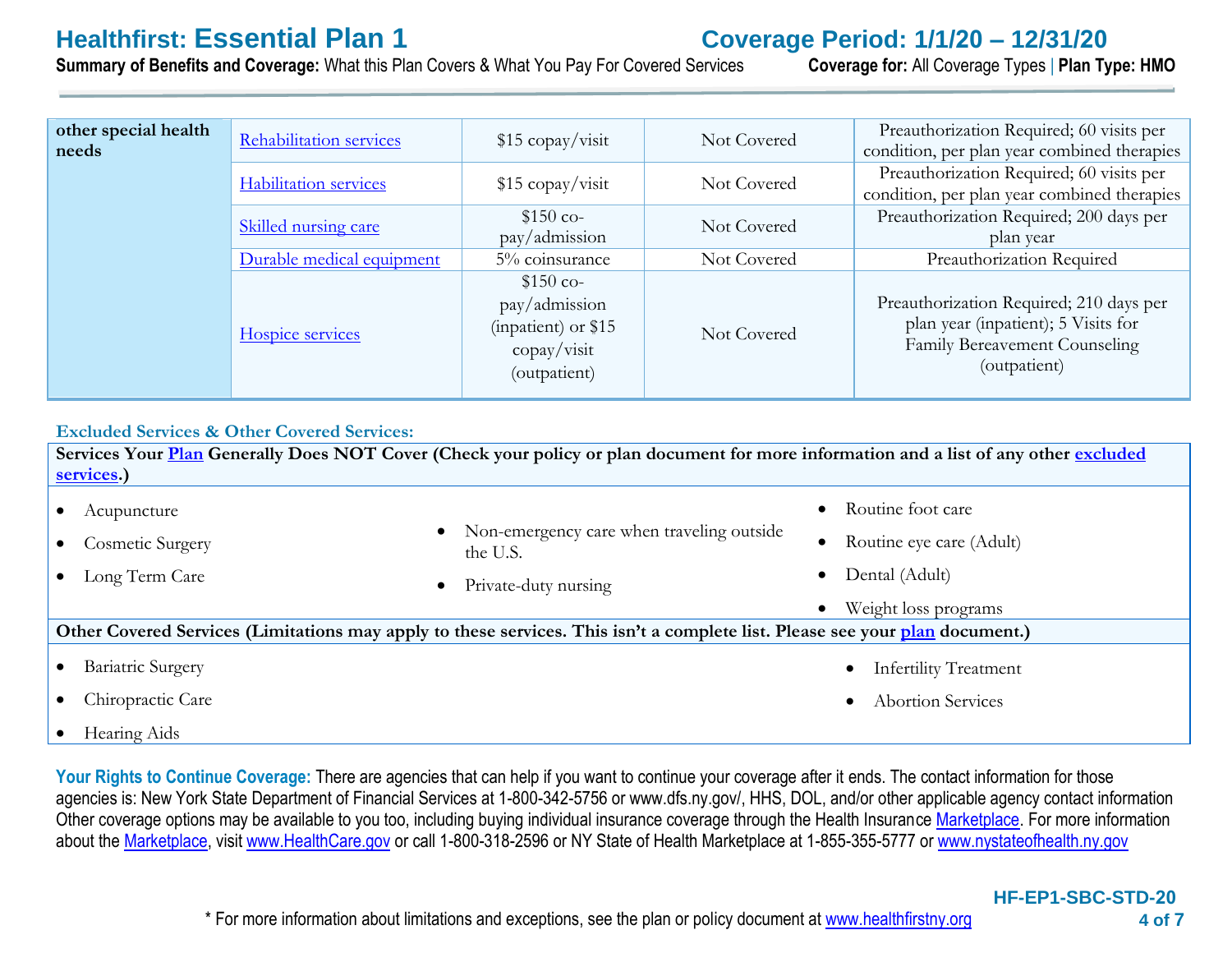Your Grievance and Appeals Rights: There are agencies that can help if you have a complaint against your [plan](https://www.healthcare.gov/sbc-glossary/#plan) for a denial of a [claim.](https://www.healthcare.gov/sbc-glossary/#claim) This complaint is called a [grievance](https://www.healthcare.gov/sbc-glossary/#grievance) or [appeal.](https://www.healthcare.gov/sbc-glossary/#appeal) For more information about your rights, look at the explanation of benefits you will receive for that medical [claim.](https://www.healthcare.gov/sbc-glossary/#claim) Your [plan](https://www.healthcare.gov/sbc-glossary/#plan) documents also provide complete information to submit a [claim,](https://www.healthcare.gov/sbc-glossary/#claim) [appeal,](https://www.healthcare.gov/sbc-glossary/#appeal) or a [grievance](https://www.healthcare.gov/sbc-glossary/#grievance) for any reason to your [plan.](https://www.healthcare.gov/sbc-glossary/#plan) For more information about your rights, this notice, or assistance, contact:

> New York State Department of Financial Services One State Street New York, NY 10004-1511 800-342-3736

Additionally, a consumer assistance program can help you file your appeal. Contact: Community Health Advocates 633 Third Ave, 10th FL New York, NY. 10017 888-614-5400 cha@cssny.org

# **Does this plan provide Minimum Essential Coverage? Yes**

If you don't have [Minimum Essential Coverage](https://www.healthcare.gov/sbc-glossary/#minimum-essential-coverage) for a month, you'll have to make a payment when you file your tax return unless you qualify for an exemption from the requirement that you have health coverage for that month.

# **Does this plan meet the Minimum Value Standards? Yes**

If your [plan](https://www.healthcare.gov/sbc-glossary/#plan) doesn't meet the [Minimum Value Standards,](https://www.healthcare.gov/sbc-glossary/#minimum-value-standard) you may be eligible for a [premium tax credit](https://www.healthcare.gov/sbc-glossary/#premium-tax-credits) to help you pay for a plan through the [Marketplace.](https://www.healthcare.gov/sbc-glossary/#marketplace)

# **Language Access Services:**

Spanish (Español): Para obtener asistencia en Español, llame al 1-888-250-2220. Tagalog (Tagalog): Kung kailangan ninyo ang tulong sa Tagalog tumawag sa 1-888-250-2220. Chinese (中文): 如果需要中文的帮助,请拨打这个号码 [insert 1-888-250-2220. Navajo (Dine): Dinek'ehgo shika at'ohwol ninisingo, kwiijigo holne' 1-888-250-2220.

––––––––––––––––––––––*To see examples of how this plan might cover costs for a sample medical situation, see the next section.–––––––––––*–––––––––––